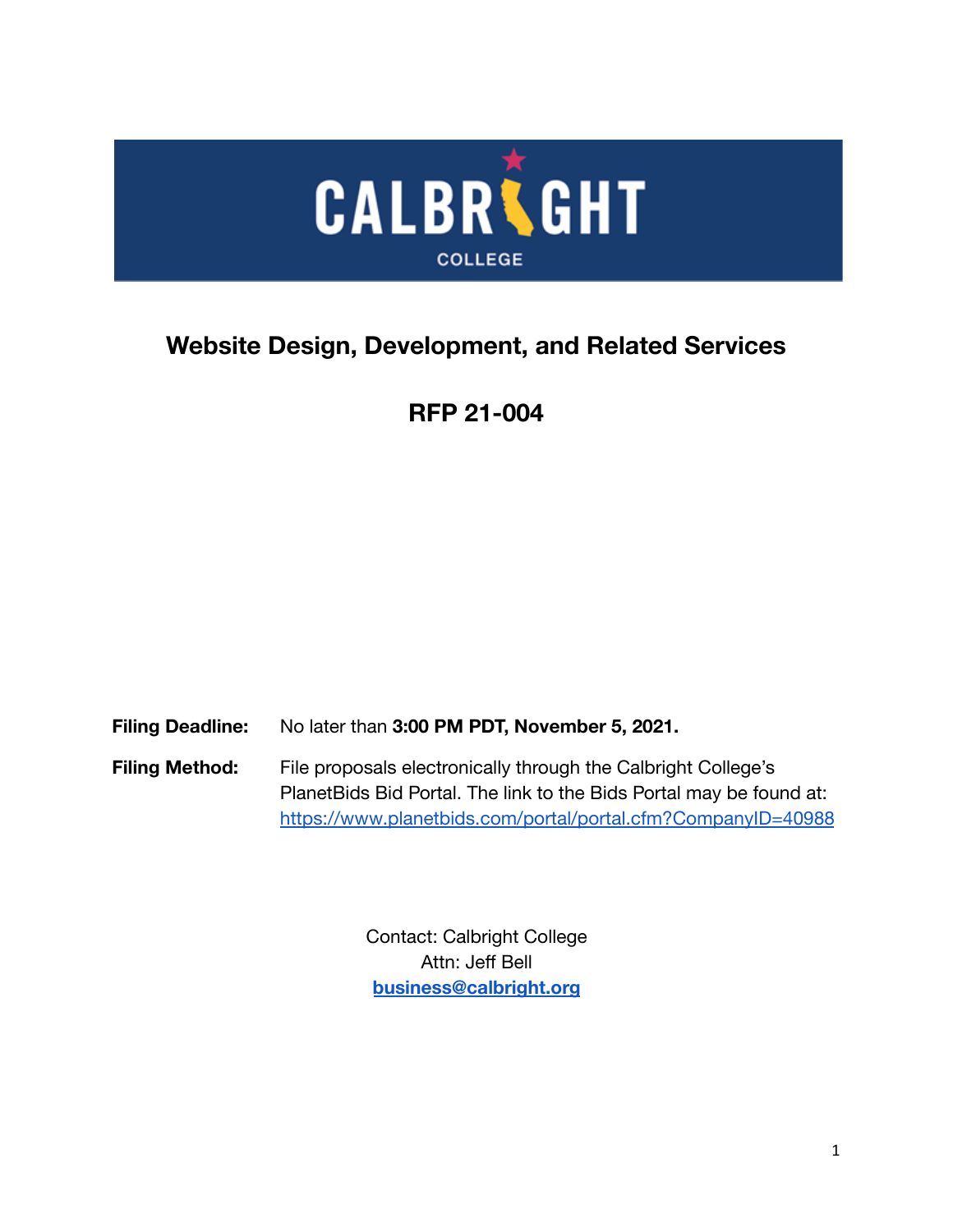# **CALBRIGHT COLLEGE RFP 21-004 - Website Design, Development, and Related Services Notice to Bidders**

Calbright, the California Online Community College ("Calbright College" or "College") is requesting proposals from qualified individuals or firms to provide Website Design, Development, and Related Services. Calbright College uses the word "firm" throughout this RFP but will also accept proposals from qualified individuals.

This is not a formal request for bids, nor an offer by Calbright College to contract with any party responding to this RFP. Calbright College reserves the right to reject any and all responses. Respondents shall not, directly or indirectly, communicate with any employee, officer, Board of Trustees member, agent or representative of the College regarding the RFP except for the College contact person noted below. The RFP response of a respondent who has engaged in any action or activity inconsistent with or in violation of the foregoing is subject to rejection for non-responsiveness.

Respondents to this RFP should submit responses electronically in PDF format. Respondent is responsible for verifying that the email and attachments have been received. RFP responses shall be submitted electronically to the PlanetBids Bid Portal, found at:

<https://www.planetbids.com/portal/portal.cfm?CompanyID=40988>

# **All responses must be received by 3:00 PM PDT on November 5, 2021**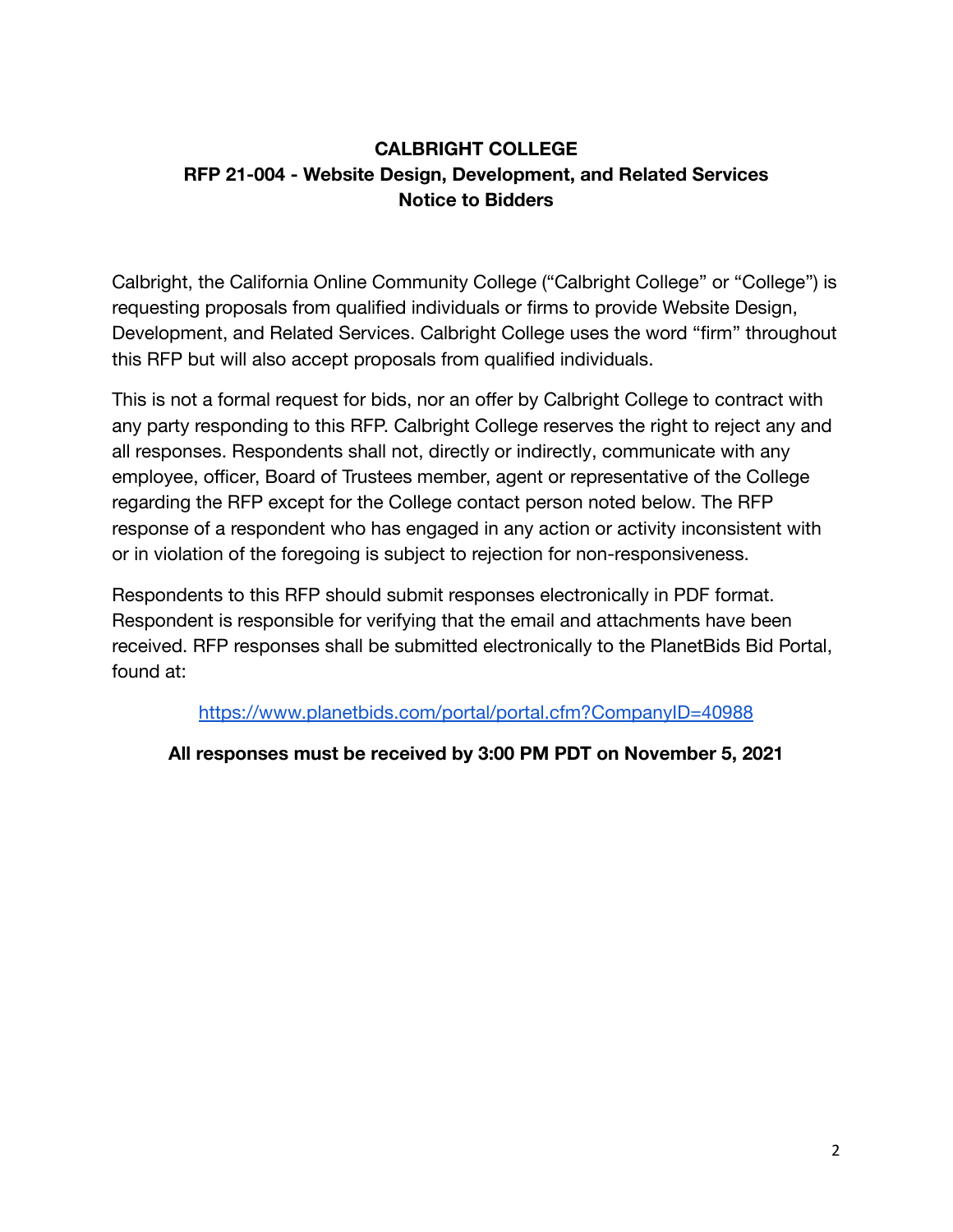## **Table of Contents**

| Website Design, Development, and Related Services |   |
|---------------------------------------------------|---|
| <b>Table of Contents</b>                          | 3 |
| <b>Tentative Timeline</b>                         | 3 |
| <b>Process</b>                                    | 3 |
| <b>Scope/Statement of Work (SOW)</b>              | 4 |
| <b>RFP Scoring Standards</b>                      | 5 |
| <b>Deliverables</b>                               | 6 |
| <b>RFP Requirements</b>                           | 7 |
| <b>Schedule</b>                                   | 8 |
| <b>RFP Scoring Criteria</b>                       | 9 |

#### **Tentative Timeline**

| <b>RFP Posted</b>                     | 10/22                          |
|---------------------------------------|--------------------------------|
| <b>RFP Responses due</b>              | 11/5, 3 pm PDT                 |
| <b>Review for Responsiveness</b>      | 11/8                           |
| Committee Review of proposals         | 11/9                           |
| Interviews [90 mn.]                   | 11/10 - 11/11                  |
| <b>Reference Checks</b>               | 11/12                          |
| <b>Committee Final Decision</b>       | Week of 11/15                  |
| Packet Submission for Board documents | 11/26                          |
| Board meeting materials prep cut-off  | 11/26                          |
| Submission for board approval         | December Board Meeting - 12/15 |

#### **Process**

- 1. RFP (Submission template in appendix)
- 2. RFP Review
	- a. Review and recommend for Interview
- 3. Highest scoring applicants will be shared with the RFP committee
	- a. RFP committee will finalize applicants, determine interviews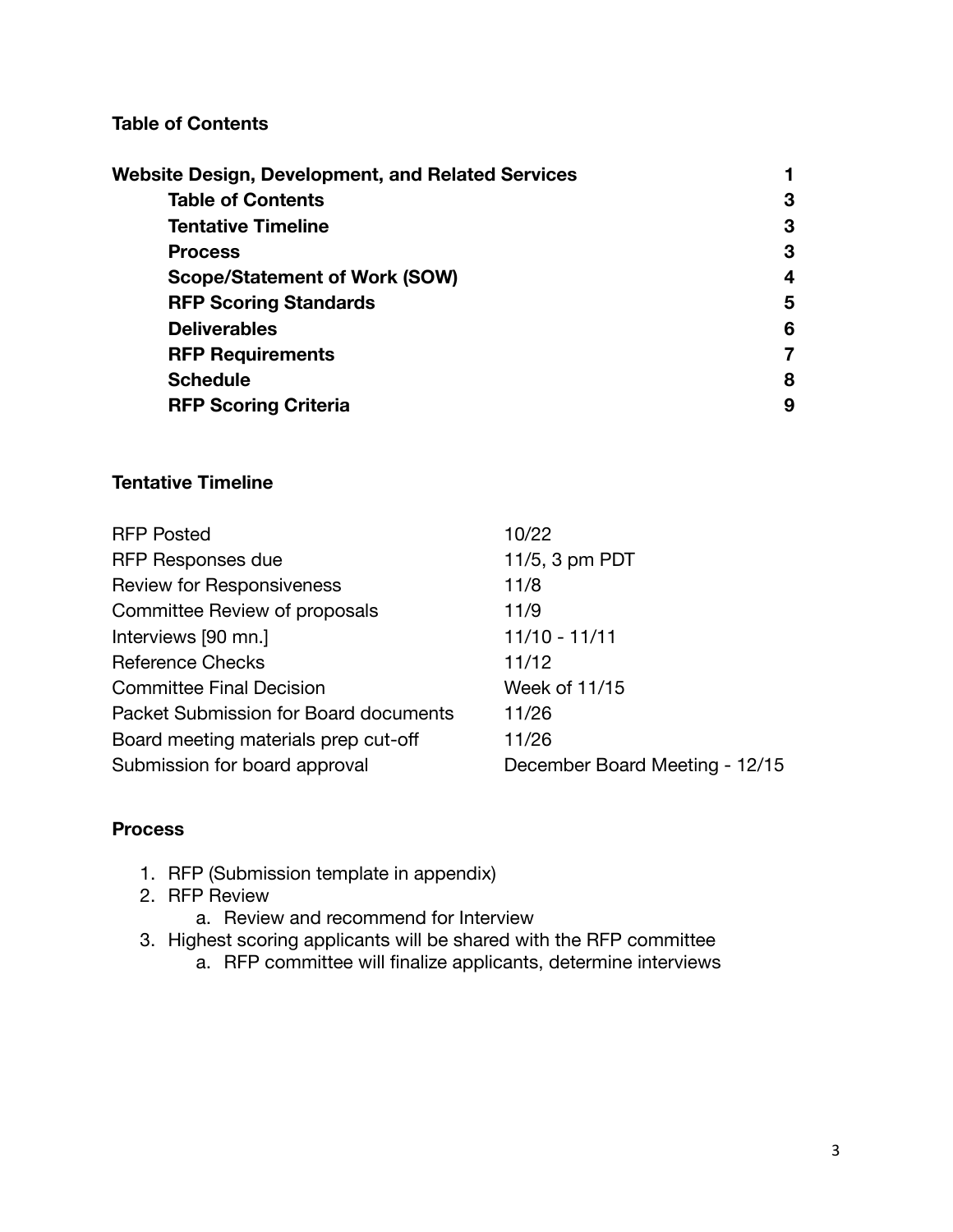# **Scope/ Statement of Work (SOW)**

Calbright College is California's first and only statewide online community college, offering competency-based education [CBE] programs. In order to help build brand awareness and engagement while driving enrollment, Calbright is seeking to contract the services of an experienced web technology and digital marketing provider for a full site redesign of calbright.org, inclusive of visual design and implementation. This work is to be accompanied by ongoing maintenance support, marketing optimization services, and technical advisory.

The chosen partner will work with the Calbright team to develop a new "front door" to the College, whereby the website serves as a central brand ambassador, content repository, and student engagement vehicle positioned to grow in breadth and value over time. Beyond the initial construction, testing, deployment, and maintenance of the site, Calbright seeks a partner capable of providing additional marketing services and optimizations specific to the sitem, working in concert with inbound marketing and other communications programs. The partner will also serve as a valued technical advisor on marketing operations and related software.

This Scope of Work requires the following core elements, which are described in detail under Deliverables:

- Site Design and Deployment
	- User Interface Design
	- Engineering and Integration
	- Content Management (Wordpress + Elementor)
	- Quality Assurance
	- Documentation and Training
- Technical Advisory and Maintenance
- User Experience Optimization and Related Marketing Services

We invite you to provide your vision for a collaboration that will result in a durable, scalable web platform capable of attracting future students and serving the College's ongoing needs for content presentation, data capture, and integrations with related business systems. Please be specific in your approach, including what expertise you can provide related to the opportunity presented.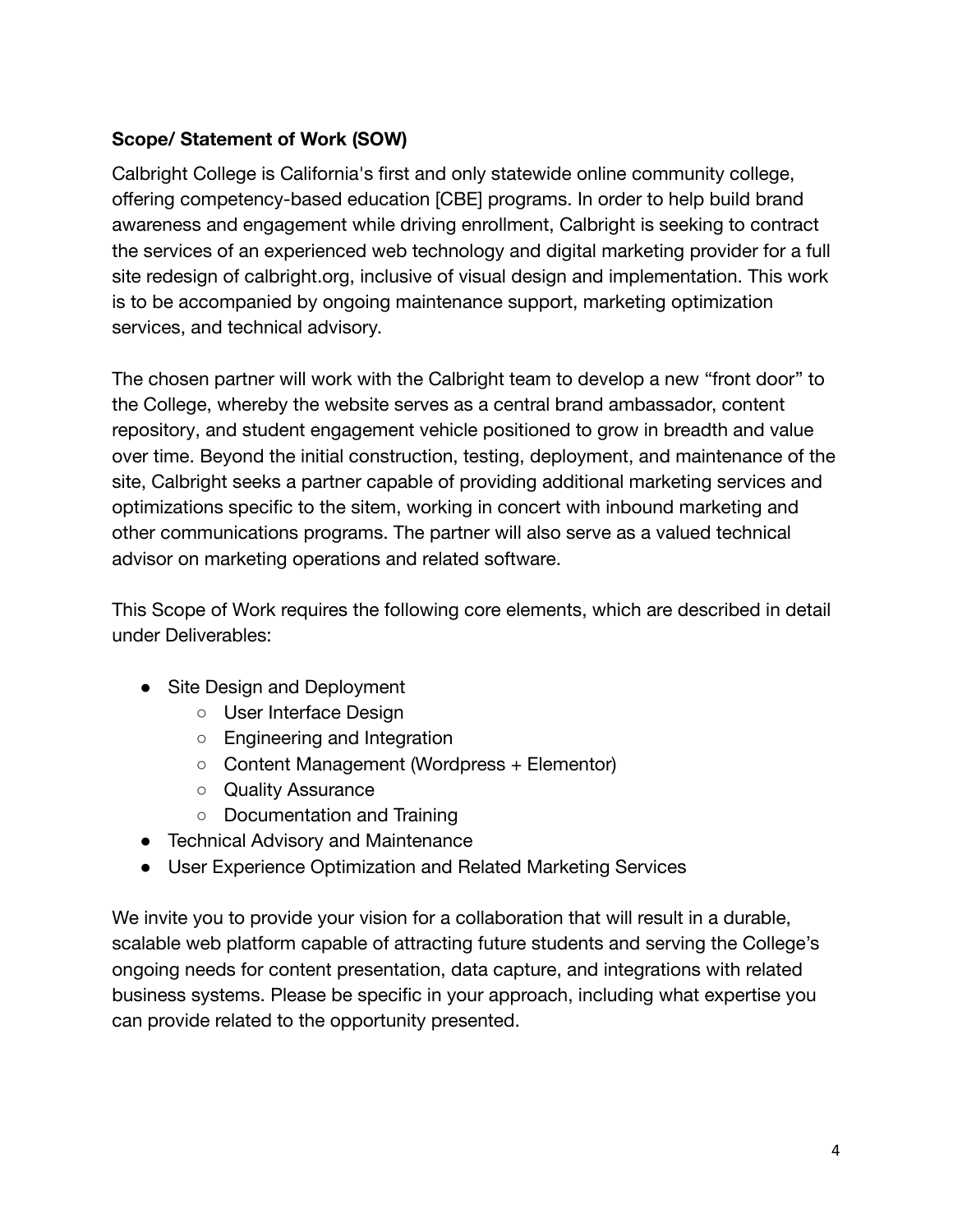#### **RFP Scoring Standards**

Selection of an organization will be based on demonstrated competence and on the professional qualifications necessary to meet Calbright College's needs to perform the services as described in this RFP. After an initial screening of proposals, the College may conduct interviews with one or more candidates. The awarding of a contract is at the sole discretion of the College. The College intends to utilize the following criteria in evaluating responses to this RFP but the College reserves the right to exercise discretion in the weight and priority of the evaluation criteria.

**Responsiveness and Quality of the Proposal.** The College will consider the overall responsiveness and quality of the proposal, clearly stating the understanding of the purpose, scope and objectives of the program and demonstrating a practical approach and work plan and matching resources to achieve these objectives.

**Expertise and Qualifications.** The College will consider the overall technical expertise and qualifications of the organization, including the organization's areas of expertise, proven track record of success, principals and staff including depth and availability of staff and resources to meet anticipated requirements. The College will specifically be looking for expertise and qualifications related to user experience and user interface design that is intuitive, mobile friendly, and accessible; development on the Wordpress platform specifically utilizing the Elementor publishing framework; technical advisory services related to organizations' marketing operations; and strategy and support services involving optimization of web experiences related to inbound marketing including search engine marketing, display advertising, and paid social media campaigns.

**Management Plan.** The College will consider all the roles including responsibilities and expertise of the team, staff and subcontracted partners, that will contribute to the scope of work.

**Past Performance.** The College will consider the past performance of the proposing firm on relevant work previously accomplished on behalf of organizations for whom content marketing is a central focus and where new site designs or redesigns are implemented as an extension of broader marketing and communications programs.

**Ability to Meet or Exceed Work and Technical Requirements.** The College is seeking organizations with resources dedicated to Calbright programs in the initial development and on an ongoing basis for program support and technical maintenance. This work will require relatively rapid development and potentially parallel processes to reach business goals and timelines.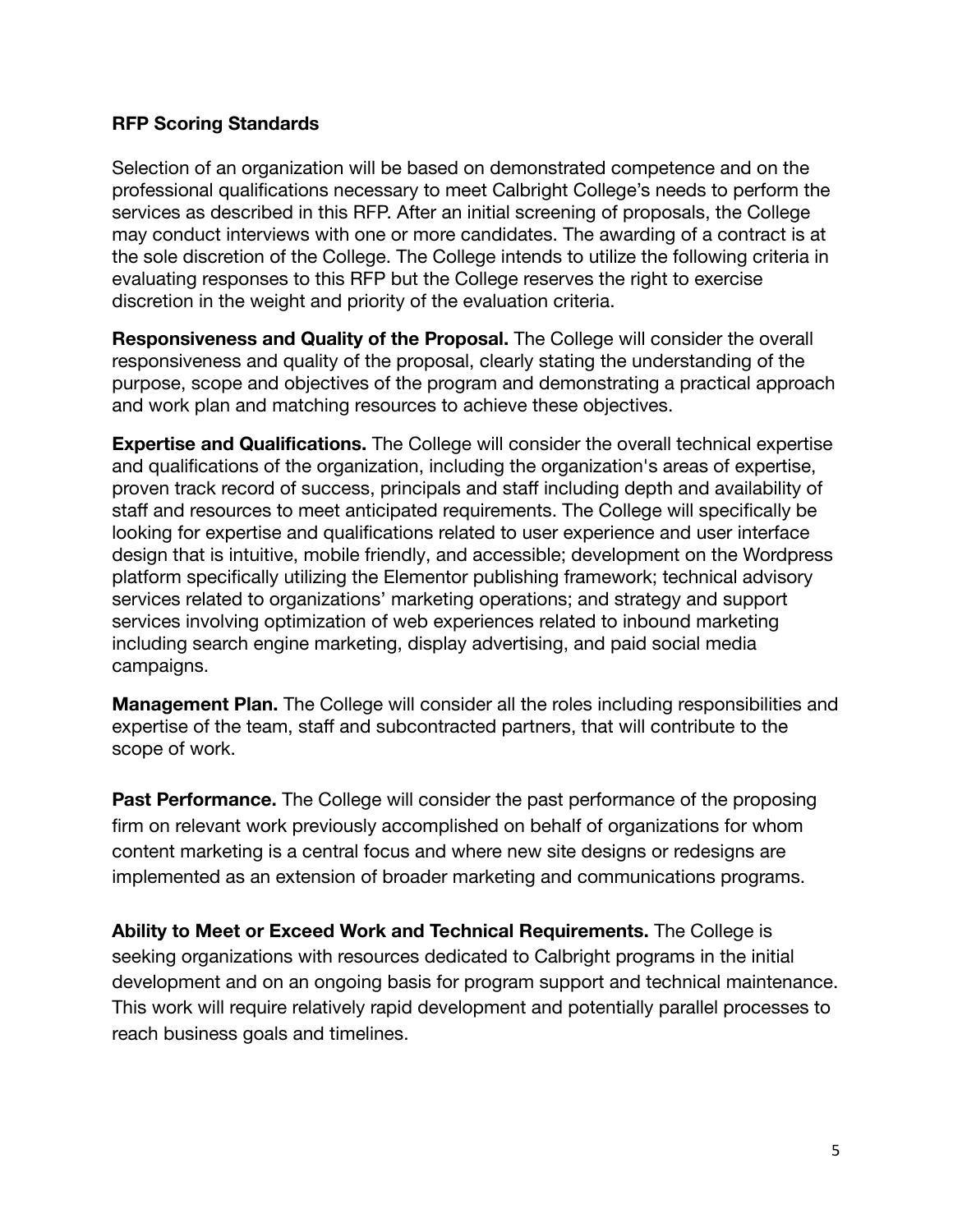## **Deliverables**

## **Site design and deployment**

- **User Interface Design** for a new calbright.org resulting in a highly usable, well-branded, student-focused experience that meets the College's content, engagement, and data collection needs and is built to evolve and expand over time.
	- Based on agreed architecture and design patterns including initial site map, style guide, and wireframes and/or prototype templates (full pages and modules) as needed
	- Mobile-forward and responsive across all devices
	- Accessible for all audiences and compliant with standards and best practices
- **Engineering and Integration** of global elements, page templates, and connections with third party software and automations that enable data transfer and subsequent communications. The resulting product will be:
	- Stable and secure
	- Extensible utilizing Wordpress plugins and selected automations
	- Managed by three-tier production workflow via development, testing, and production environments
	- Configured and submitted as needed to leverage Google Analytics, Google Search Console, and Google Tag manager
- **Content Management** built on the Wordpress framework to administer posts, pages, and custom content types. The resulting platform will:
	- Utilize Elementor as the core publishing/page-building tool
	- Leverage Wordpress plugins and other tools as necessary
	- Be structured for search engine optimization
- **Quality Assurance** for initial site build and administration, including:
	- Display across all devices
	- Successful data collection and related messaging
	- Performance elements
	- User acceptance testing
- **Documentation and Training** that enables designated content producers and administrators to autonomously manage common publishing tasks and related processes/integrations.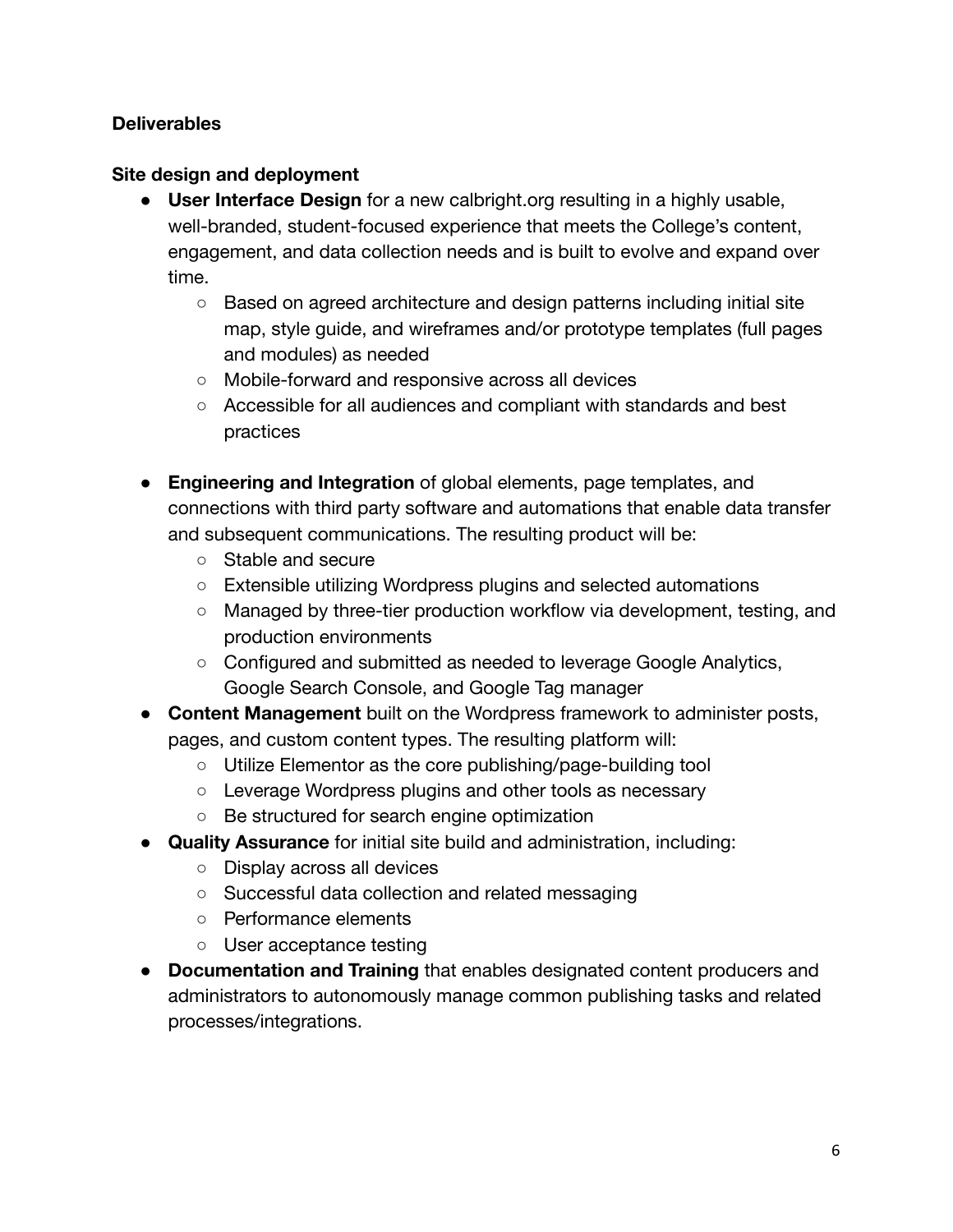## **Technical Advisory and Maintenance**

- **Ongoing Maintenance** that includes troubleshooting and updates to core functionality as needed. Includes ongoing Wordpress plugin updates and other upgrades as necessary.
- **Ongoing technical advisory** to Calbright related to public-facing web infrastructure, data handling, and other software and third-party systems that feed marketing operations.

## **User Experience Optimization and Related Marketing Services**

- Data-informed creation and optimization of web properties and related calls-to-action, especially landing pages that present uniquely targeted messaging to prospect segments, with analytics driving campaign-specific decision making and long-term institutional learning.
- Research, assessment and iteration of our analytics tools as applied to marketing- specific content and user experiences

## **RFP Requirements**

RFP submissions must include; (Submission template in appendix)

We invite you to provide your vision for a collaboration that will result in a durable, scalable web platform capable of attracting future students and serving the College's ongoing needs for content presentation, data capture, integrations with related business systems, and commitment to equity. Please be specific in your approach, including what expertise you can provide related to the opportunity presented.

In addition to addressing the scope of work and deliverables as described, please provide a demonstration, maximum of 5 case studies, of your organization's capabilities, where you have:

- 1. Led the design and deployment of user-friendly, content-driven web experiences that drive business value, engagement, and long-term affinity
- 2. Provided technical advisory services with respect to marketing software and processes, especially where they involve and inform web experiences
- 3. Provided ongoing maintenance for the platforms you have constructed, including helping clients to resolve recurring issues and become self-sufficient through documentation and training
- 4. Helped early-stage organizations define and develop their approach to digital content and/or marketing programs
- 5. Utilized client-proprietary and publicly-available data to identify opportunities, solve problems, and suggest strategies designed to meet business objectives.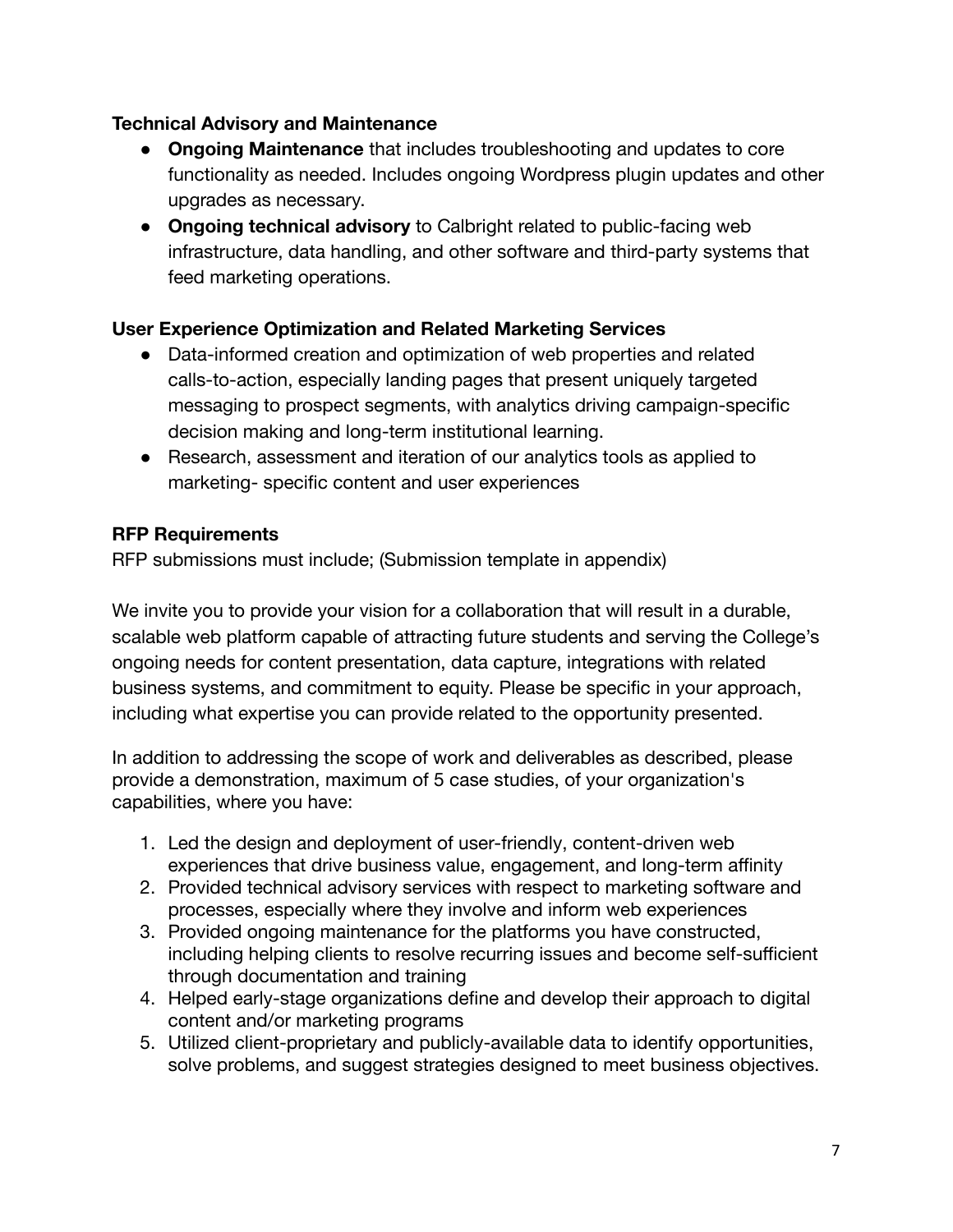Please include your organization's equity statement and be as specific as possible in your approach, including areas of expertise you will provide and partners (if any) you will work with.

You must include Attachments A-E with your response.

Please include your management plan approach, including the following:

- $\Box$  Bios of all team members.
- $\Box$  If you will be subcontracting services with another firm, please provide details on the organization and for what capacity.
- $\Box$  References, no more than 5, where you have provided similar services.

Please provide a general overview of the per-component and/or scheduled pricing structures.

## **Schedule**

Work will start immediately, upon contract approval by the Board of Trustees, with a deliverable schedule to be defined beginning in late 2021 and through the end of fiscal year 2023 (June 30, 2023), with the possibility of extension if desired by the parties and approved by Calbright College's Board of Trustees. Within the contract the following timelines would apply:

- **Site design and deployment:** Approximately 3 months, with the potential for a phased rollout/iterative release, starting with an initial MVP (minimum viable product) as precursor to a full deployment.
	- The Calbright team will marshal all available resources to supply in-house project management, develop/adapt existing and new content, and shepherd approvals in rapid fashion as the project unfolds.
- **User Experience Optimization and Related Marketing Services:** From website launch through the end of FY 2023
- **Technical Advisory and Maintenance:** Roughly 16 months, through the end of FY 2023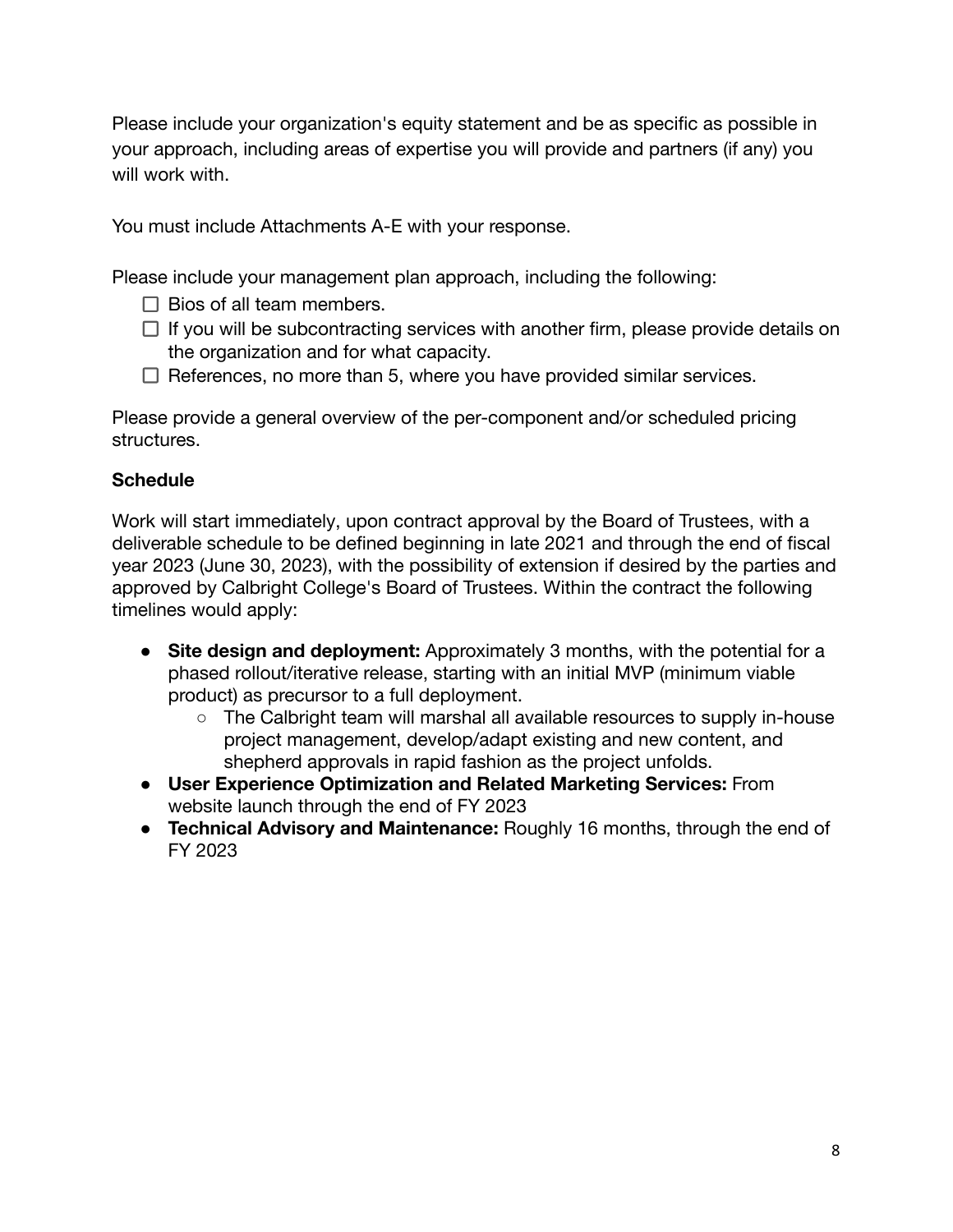# **RFP Scoring | Criteria**

| <b>Scoring</b>                                             |    |
|------------------------------------------------------------|----|
| Responsiveness and Quality of the Proposal.                | 10 |
| <b>Expertise and Qualifications.</b>                       | 40 |
| Management Plan.                                           | 20 |
| Past Performance.                                          | 20 |
| Ability to Meet or Exceed Work and Technical Requirements. | 10 |

After screening the proposals, the College may conduct interviews with one or more candidates. The awarding of a contract is at the sole discretion of the College.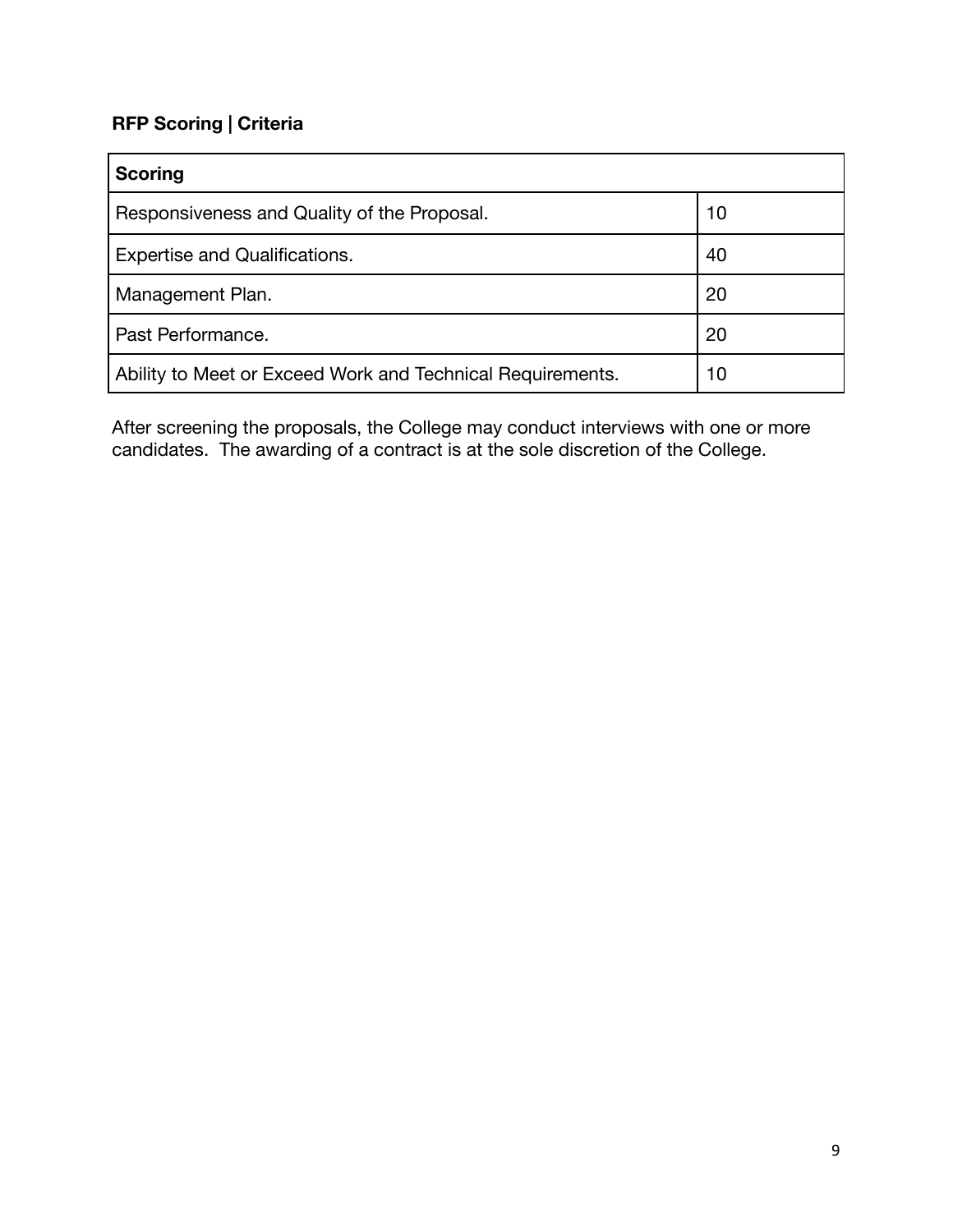# **CALBRIGHT COLLEGE**

# **RFP 21-004 – Website Design, Development, and Related Services General Conditions**

**1. COLLEGE RIGHTS AND LIMITATIONS.** Calbright College reserves the right to contract with any entity responding to this RFP. This RFP is neither a formal request for bids, nor an offer by the College to contract with any party responding to this RFP. This RFP does not commit the College to select any firm and the College makes no representation that participation in the RFP process will lead to an award of contract or any consideration whatsoever. It is at the sole discretion of Calbright College to award a contract for the services or no contract at all. The award of the contract(s) is subject to approval of the College's Board of Trustees.

Calbright College shall not be liable for any costs incurred in preparing and submitting responses to this RFP. In no event will the College reimburse any respondent for any costs or expenses incurred in preparing and submitting responses to this RFP.

The College, in its sole discretion, reserves the right to: (i) Accept or reject any and all submittals, or any portion or combination thereof; (ii) Contract with any entity responding to this RFP in whatever manner the College decides; and/or (iii) Waive any informality or non-substantive irregularity, not affected by law, as the interests of the College may require.

The respondent's submission, and any other supporting materials submitted to the College in response to this RFP will not be returned and will become the property of the College unless portions of the materials are designated as proprietary at the time of submittal, and are specifically requested to be returned. The College will have no liability to the respondent or other party as a result of any public disclosure of any RFP.

The College reserves the right to add additional firms for consideration after receipt of submissions in response to this RFP if it is found to be in the best interest of the College. All decisions concerning firm selection will be made in the best interests of the College.

**2. FULL OPPORTUNITY.** The College hereby affirmatively ensures that Disadvantaged Business Enterprises ("DBE"), Small Local Business Enterprises ("SLBE"), Small Emerging Local Business Enterprises ("SELBE"), Disabled Veterans Business Enterprises ("DVBE") and minority and women business enterprises shall be afforded full opportunity to submit proposals in response to this RFP and will not be discriminated against on the basis of race, color, gender, sexual orientation, political affiliation, age, ancestry, religion, marital status, national original, medical condition or disability in any consideration leading to the award of the contract. No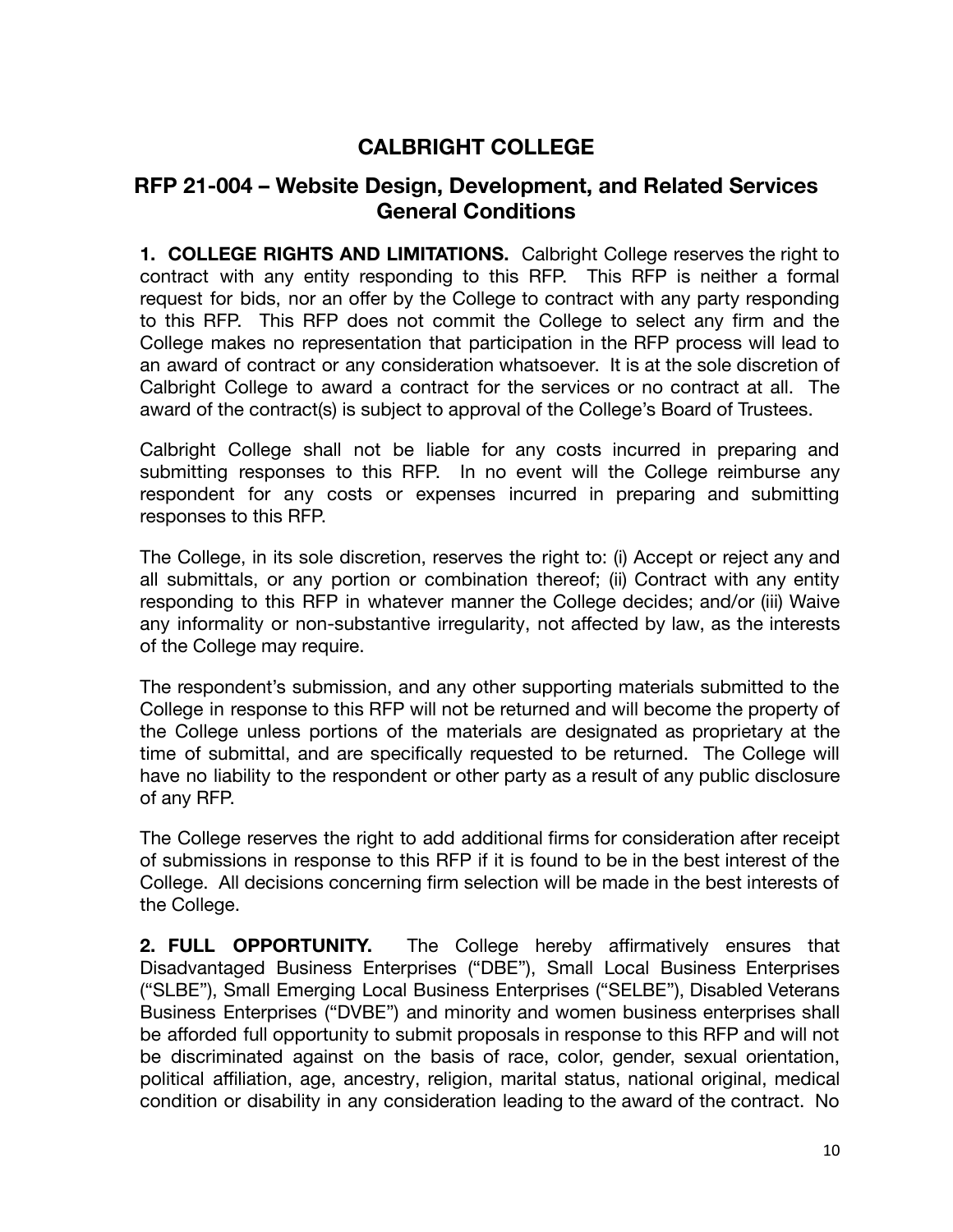qualified disabled person shall, on the basis of disability, be excluded from participating in, be denied the benefits of, or otherwise be subjected to discrimination in any consideration leading to the award of contract.

**3. RESTRICTIONS ON LOBBYING.** From the period beginning on the date of the issuance of this RFP and ending on the date of the award of the contract, no person, or entity responding to this RFP, nor any officer, employee, representative, agent or contractor representing such a person or entity shall contact through any means or engage in any discussion regarding this RFP, the evaluation or selection process or the award of the contract(s) with any member of the College's Board, Committee members or with any employee of the College except for clarifications and questions as described herein. Any such contact shall be grounds for the disqualification of the firm submitting a proposal.

**4. MINIMUM INSURANCE REQUIREMENTS.** The selected respondent shall maintain policies of insurance with an insurer(s) qualified to do business in the State of California and acceptable to the College. The awardee will be required to provide an insurance certificate and must meet all insurance requirements set forth in Section 4.6 of the sample contract included herein, including but not limited to naming the College as an additional insured. The College reserves the right to request that the awardee maintain additional policies of insurance, including but not limited to errors and omissions coverage.

**5. PURCHASING AND CONTRACTS**. The Chief Executive Officer/President is delegated the authority to purchase supplies, materials, equipment, and services as necessary to the efficient operation of the College. No such purchase shall exceed the amounts specified by California Public Contract Code §20651, as amended from time to time.

With the exception of contracts entered into by the Chief Executive Officer/President in amounts less than \$100,000, in accordance with the authority delegated to the Chief Executive Officer/President in Board Policy 6100, contracts are not enforceable obligations until they are ratified by the Board. *References: BP 6330, Education Code §§ 75003(d), 75005(d)(1) & (d)(4)(B), 81656, Public Contracts Code §20650, 20651, Government Code §53060*

# **6. MISCELLANEOUS.**

**a)** The proposal shall be signed by a duly authorized representative(s) of the proposer and include the full name and address of the proposing firm or entity.

**b)** The proposals must set forth accurate and complete information as required in this RFP.

**c)** Submission of a proposal constitutes agreement by the proposer to each and all of the terms, conditions, provisions and requirements set forth and contemplated in this RFP and any attached documents.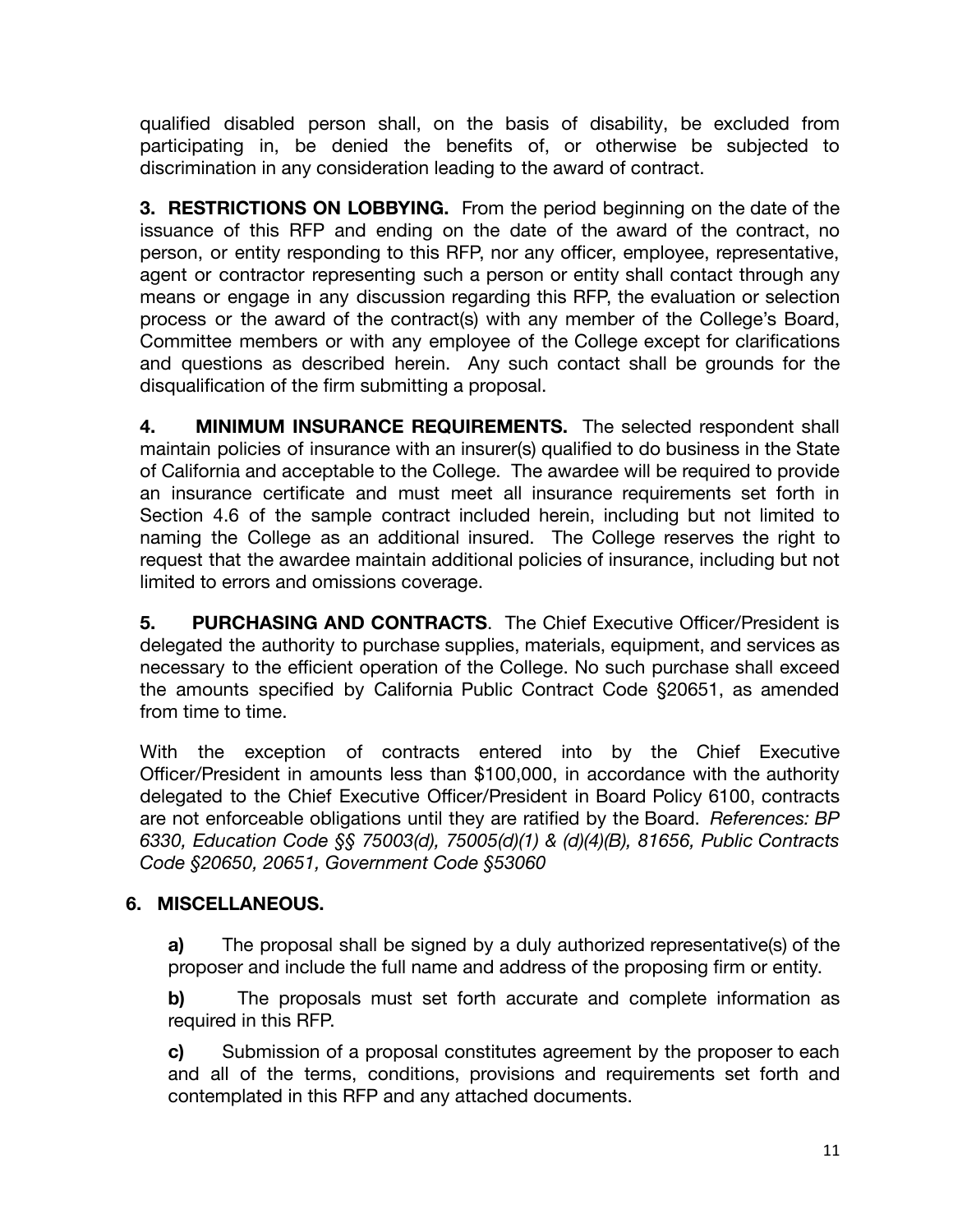**d)** The successful proposer will be expected to adhere to all College policies, procedures and regulations.

**e)** The proposal submitted by the interested individual shall be irrevocable for a period of sixty (60) days from the official closing date for the receipt of proposals.

**f)** The contents of the proposal of the successful proposer will become contractual obligations. Failure of the successful proposer to accept those obligations in a subsequent contractual agreement may result in cancellation of the award.

**g)** Any contract resulting from this RFP is subject to appropriation of funds by the College's Board of Trustees for each fiscal year of service.

**h)** The successful respondent, if any, will be required to execute a contract with the College in a form substantially similar to the form of contract included herein.

**i)** Respondent shall certify that no official or employee of the College, nor any business entity in which an official of the College has an interest, has been employed or retained to solicit or assist in the procuring of the resulting contract, nor that any such person will be employed in the performance of any contract without immediate divulgence of this fact to the College.

**7. DEBRIEFINGS AND PROTESTS.** Debriefings are available by request for unsuccessful respondents. Any protest must be received within 5 calendar days of the bid opening, in writing, containing all facts of the protest, to:

Calbright College

Attn: Jeff Bell

## business@calbright.org

Failure to comply with protest procedures will result in rejection and waiver of right to further protest

# **CALBRIGHT COLLEGE RFP 21-004 – Website Design, Development, and Related Services Sample Contract**

The successful proposer will be required to execute a contract with the College in a form substantially similar to the form attached in PlanetBids "Sample Contract Form".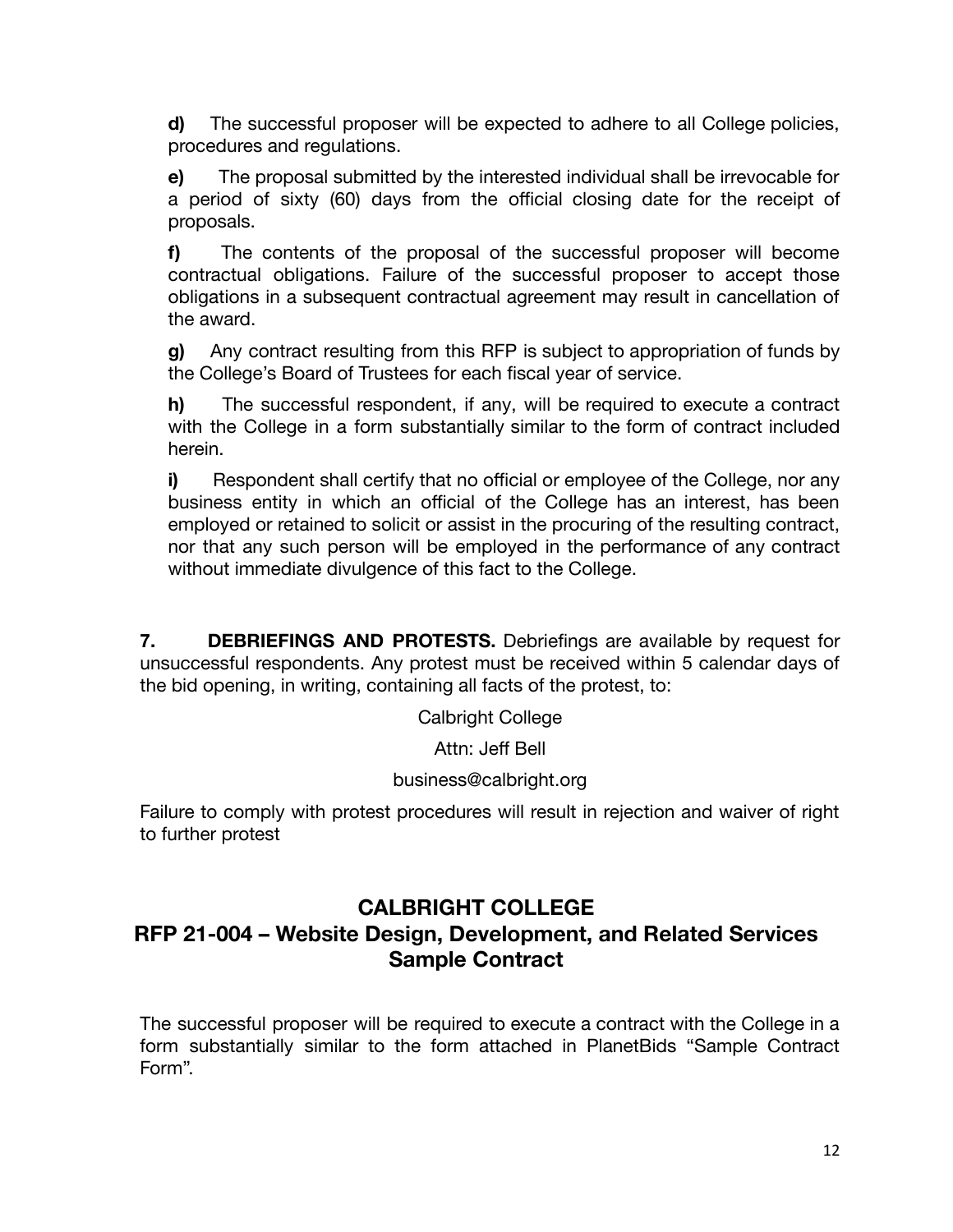# **CALBRIGHT COLLEGE Attachment A RFP 21-004 – Website Design, Development, and Related Services**

I certify that I have read the attached **Request for Proposals 21-004 – Website Design, Development, and Related Services**, and the instructions for providing a response. I understand that documents I submit in response to this request may be subject to disclosure under the California Public Records Act. (Gov. Code, §§ 6250, et seg.) I further certify that I am authorized to commit the firm to the qualifications submitted.

| Signature:      |  |
|-----------------|--|
| Name:           |  |
| Title:          |  |
|                 |  |
| <b>Company:</b> |  |
| <b>Address:</b> |  |
|                 |  |
|                 |  |
| Telephone:      |  |
|                 |  |
| Date:           |  |

If responding as a corporation, please provide your corporate seal below:

**All materials submitted in response to this Request for Proposals shall become the property of Calbright College.**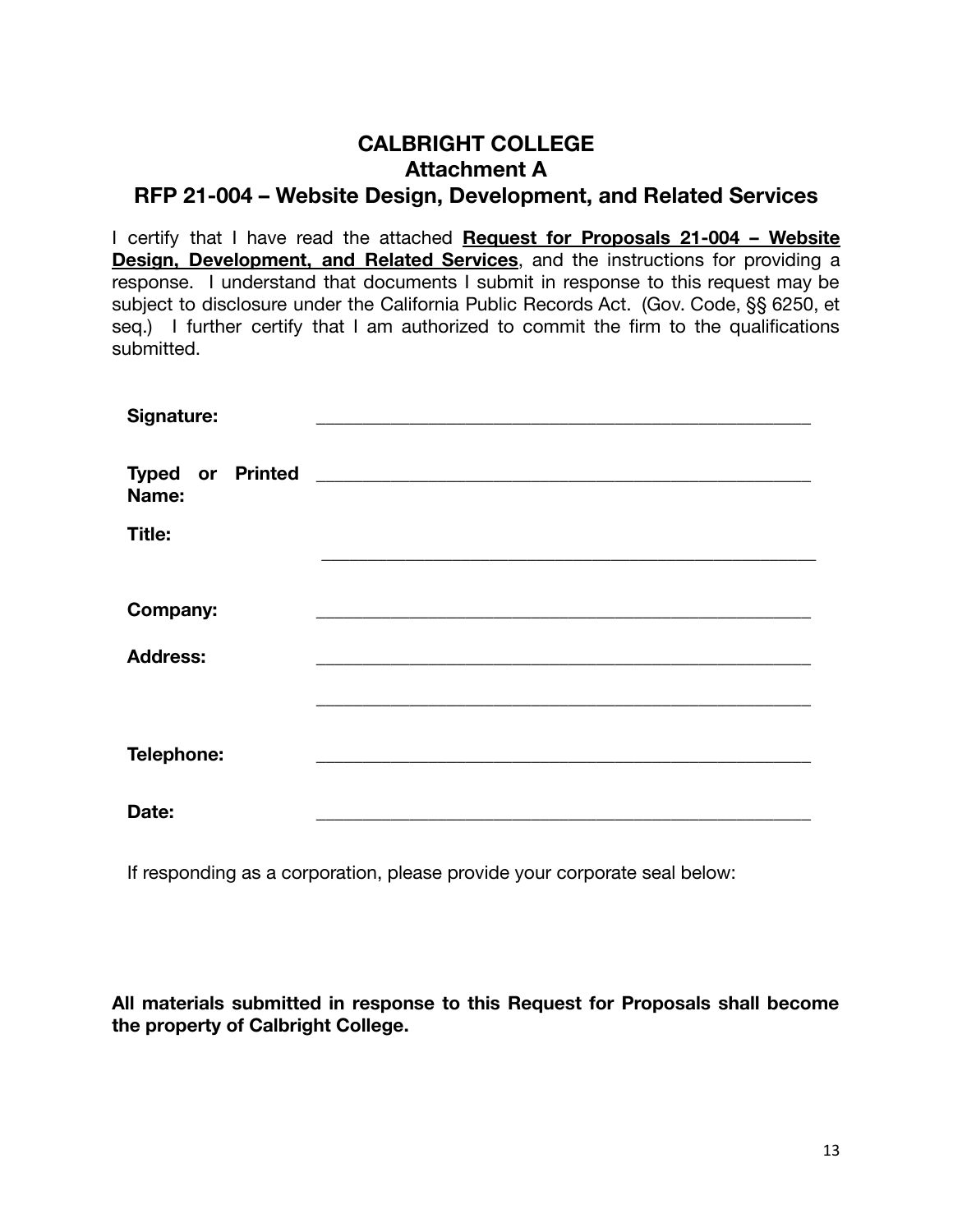# **Attachment B – RFP 21-004 Non-Collusion Affidavit, Public Bid Code § 7106**

) ss.

STATE OF CALIFORNIA (1)

COUNTY OF THE STATE OF THE STATE OF THE STATE OF THE STATE OF THE STATE OF THE STATE OF THE STATE OF THE STATE OF THE STATE OF THE STATE OF THE STATE OF THE STATE OF THE STATE OF THE STATE OF THE STATE OF THE STATE OF THE

being first duly sworn, deposes and says that he or she is of the party making the foregoing bid that the bid is not made in the interest of, or on behalf of, any undisclosed person, partnership, company, association, organization, or corporation; that the bid is genuine and not collusive or sham; that the bidder has not directly or indirectly induced or solicited any other bidder to put in a false or sham bid, and has not directly or indirectly colluded, conspired, connived, or agreed with any bidder or anyone else to put in a sham bid, or that anyone shall refrain from bidding; that the bidder has not in any manner, directly or indirectly, sought by agreement, communication, or conference with anyone to fix the bid price of the bidder or any other bidder, or to fix any overhead, profit, or cost element of the bid price, or that of any other bidder, or to secure any advantage against the public body awarding the contract of anyone interested in the proposed contract; that all statements contained in the bid are true; and, further, that the bidder has not, directly or indirectly, submitted his bid price or any breakdown thereof, or the contents thereof, or divulged information or data relative thereto, or paid, and will not pay, any fee to any corporation, partnership, company association, organization, bid depository, or to any member or agent thereof to effectuate a collusive or sham bid.

I certify (or declare) under penalty of perjury under the laws of the State of California that the foregoing is true and correct.

| Subscribed and sworn to (or affirmed) before me on this ______ day of _______________, 20_____ |  |  |                          |
|------------------------------------------------------------------------------------------------|--|--|--------------------------|
| evidence to be the person(s) who appeared before me.                                           |  |  |                          |
|                                                                                                |  |  | (PLACE NOTARY SEAL HERE) |
| Signature, Notary Public                                                                       |  |  |                          |
| My Commission Expires: ________________                                                        |  |  |                          |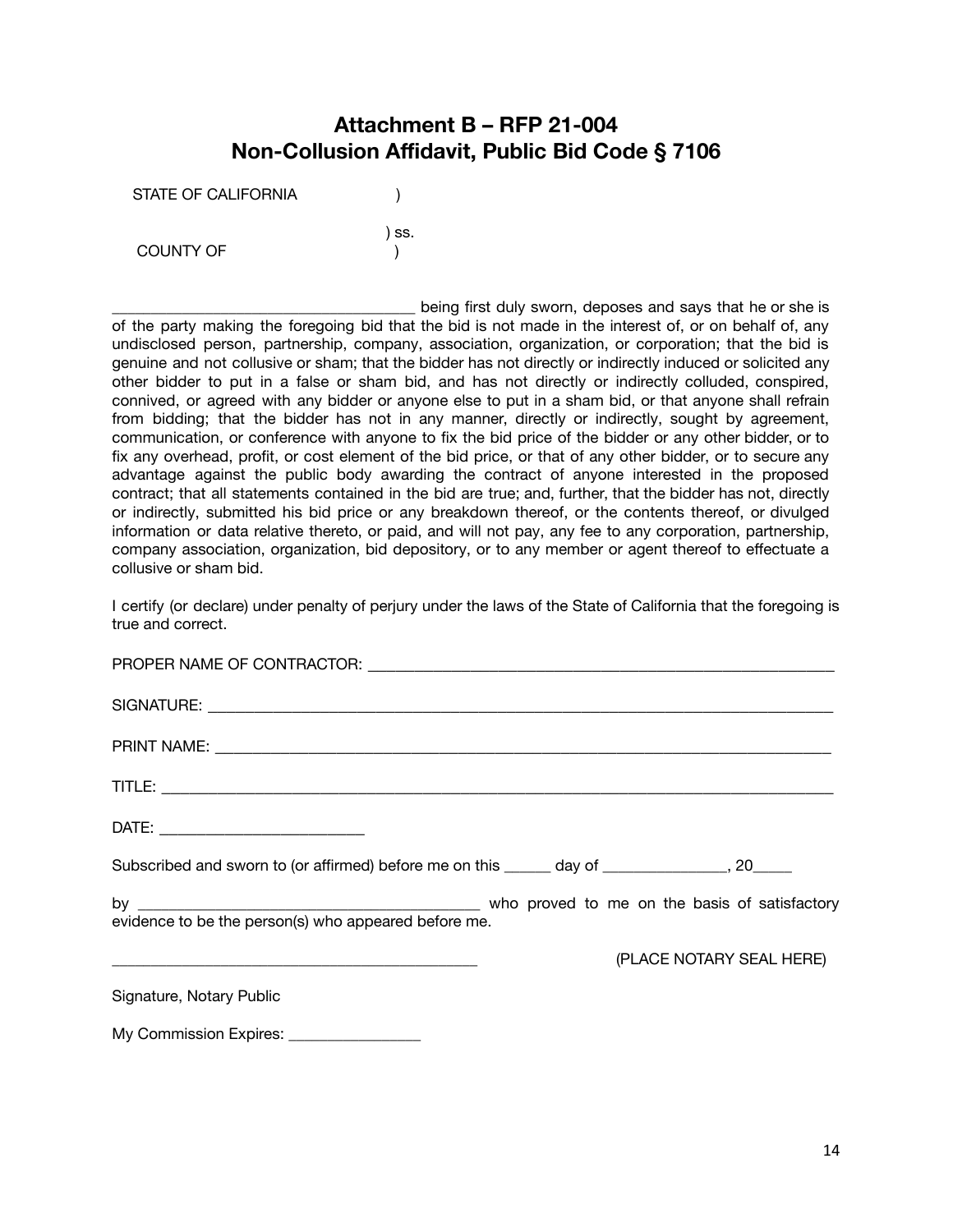# **Attachment C – RFP 21-004 Drug-Free Workplace Certification**

|              | am the                                     |
|--------------|--------------------------------------------|
| (Print Name) | (Title)                                    |
| <b>of</b>    | I declare, state and certify to all of the |
| following:   |                                            |

(Supplier Name)

I am aware of the provisions and requirements of California Government Code §§8350 et seq., the Drug Free Workplace Act of 1990.

I am authorized to certify, and do certify, on behalf of Supplier that a drug free workplace will be provided by Supplier by doing all of the following:

Publishing a statement notifying employees that the unlawful manufacture, distribution, dispensation, possession or use of a controlled substance is prohibited in Supplier's workplace and specifying actions which will be taken against employees for violation of the prohibition; establishing a drug-free awareness program to inform employees about all of the following:

(i) The dangers of drug abuse in the workplace;

(ii) Supplier's policy of maintaining a drug-free workplace;

(iii) The availability of drug counseling, rehabilitation and employee-assistance programs; and

(iv) The penalties that may be imposed upon employees for drug abuse violations;

Requiring that each employee engaged in the performance of the Contract be given a copy of the statement required by subdivision (A), above, and that as a condition of employment by Supplier in connection with the Work of the Contract, the employee agrees to abide by the terms of the statement.

Supplier agrees to fulfill and discharge all of Supplier's obligations under the terms and requirements of California Government Code §8355 by, inter alia, publishing a statement notifying employees concerning: (a) the prohibition of any controlled substance in the workplace, (b) establishing a drug-free awareness program, and (c) requiring that each employee engaged in the performance of the Work of the Contract be given a copy of the statement required by California Government Code §8355(a) and requiring that the employee agree to abide by the terms of that statement.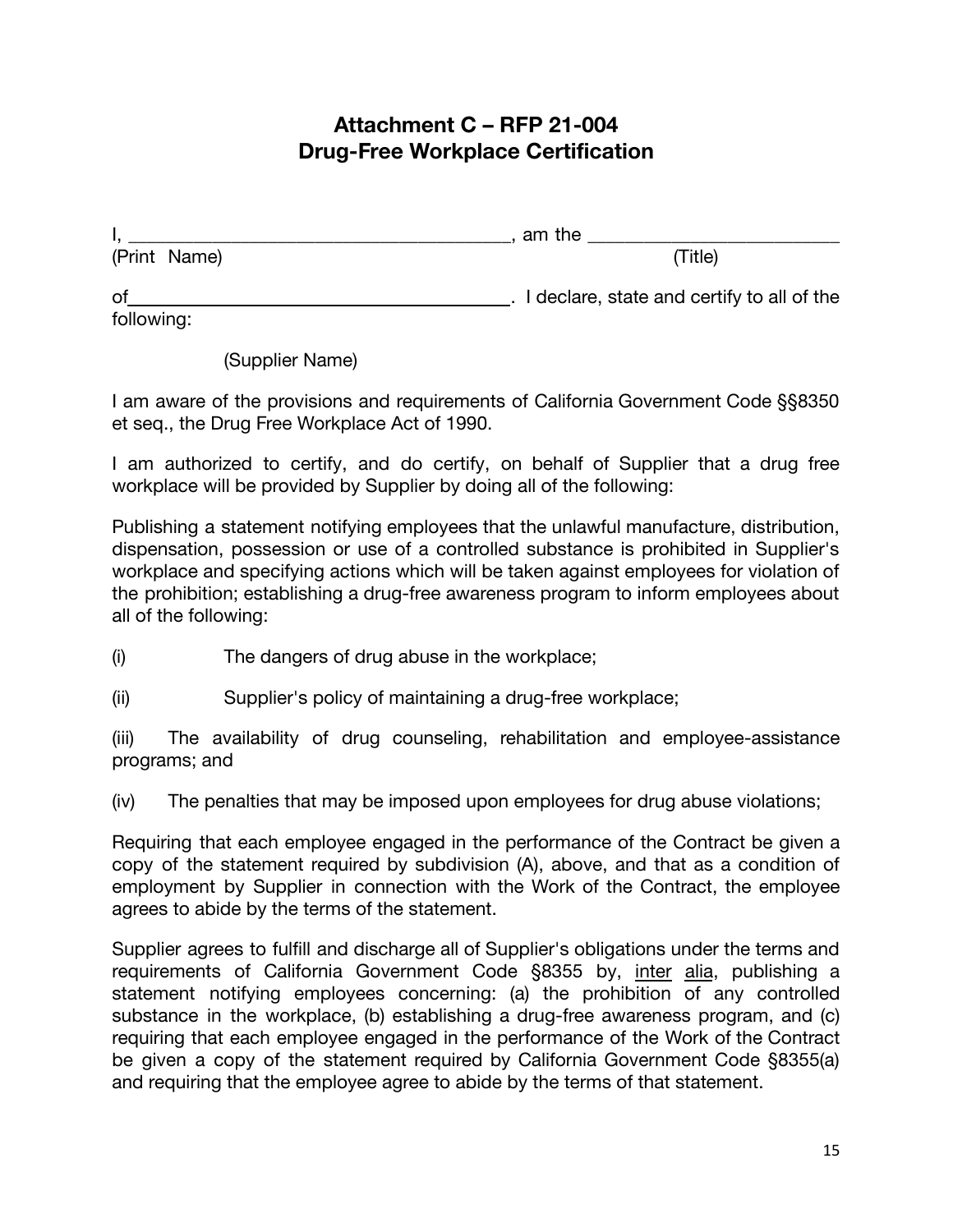Supplier and I understand that if the District determines that Supplier has either: (a) made a false certification herein, or (b) violated this certification by failing to carry out and to implement the requirements of California Government Code §§8355, the Contract awarded herein is subject to termination, suspension of payments, or both. Supplier and I further understand that, should Supplier violate the terms of the Drug-Free Workplace Act of 1990, Supplier may be subject to debarment in accordance with the provisions of California Government Code §§8350, et seq.

Supplier and I acknowledge that Supplier and I are aware of the provisions of the California Government Code §§8350, et seq. and hereby certify that Supplier and I will adhere to, fulfill, satisfy and discharge all provisions and obligations under the Drug-Free Workplace Act of 1990.

I declare under penalty of perjury under the laws of the State of California that all of the foregoing is true and correct.

| Executed at |    |                  | this | day of |
|-------------|----|------------------|------|--------|
|             | 20 |                  |      |        |
|             |    | (City and State) |      |        |
|             |    | (Signature)      |      |        |
|             |    | (Printed Name)   |      |        |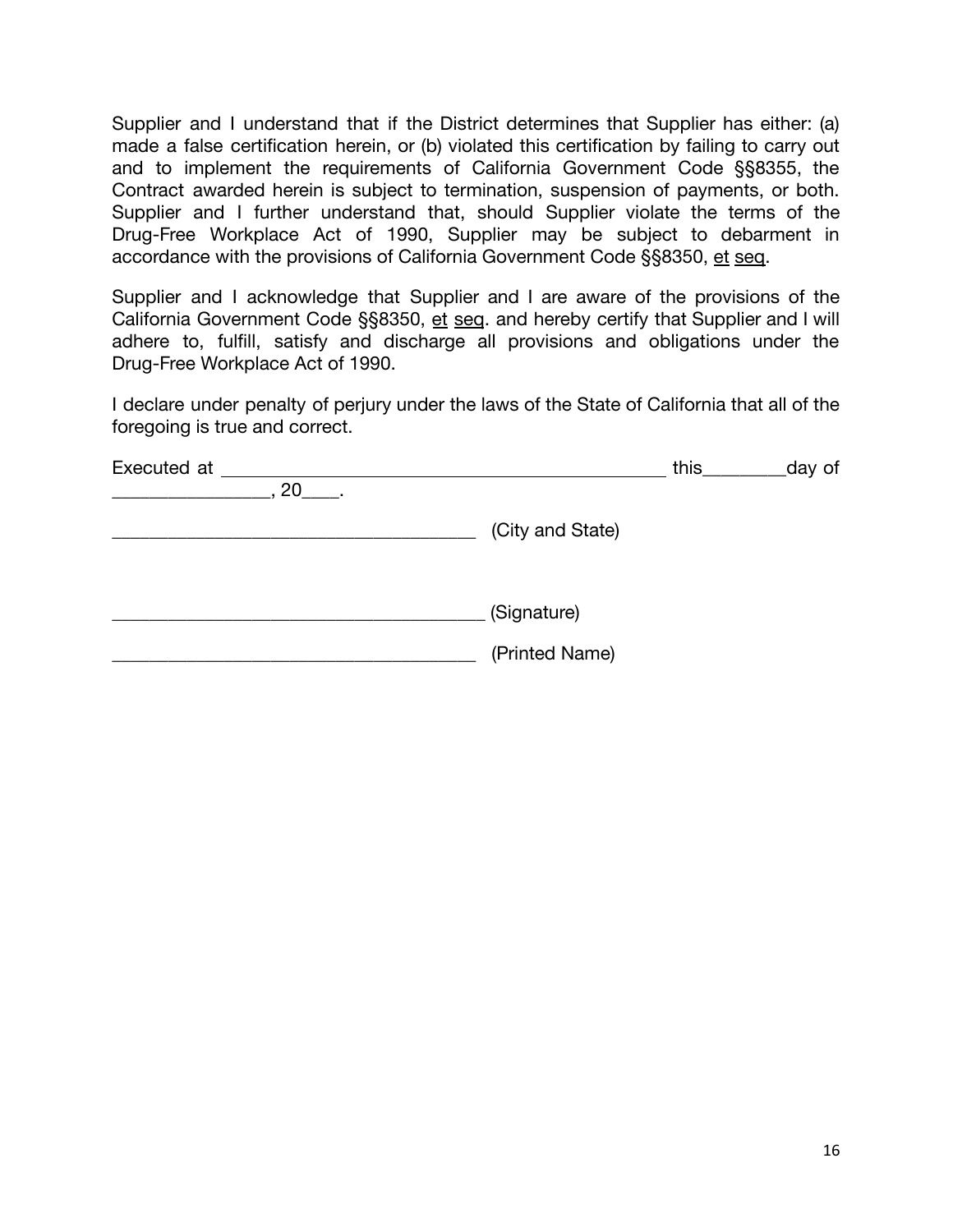# **Attachment D – RFP 21-004 Accessibility Compliance Statement and Certifications**

Reinforcing Calbright College's commitment to equitable access and accessibility, Respondents must complete the requirements of this Accessibility Statement Compliance Certification upon request before a contract shall be awarded against the RFP. With respect to ADA compliance, must demonstrate and deliver the following:

- 1. Conform to section 508 of the Rehabilitation Act [\(http://www.section508.gov/section-508-standards-guide\)](http://www.section508.gov/section-508-standards-guide) and WCAG Level 2.0AA (<http://www.w3.org/TR/WCAG20/>) specifications.
- 2. Comply with all applicable FCC regulations regarding advanced communications services [\(http://www.fcc.gov/encyclopedia/advanced-communications-services-acs\)](http://www.fcc.gov/encyclopedia/advanced-communications-services-acs).
- 3. Provide support for multi-modal advanced communications services to facilitate communications between individuals using digital text, audio, and video.
- 4. Resolve immediately any accessibility issues that are discovered or encountered by end users, and communicate a concrete timeframe for resolving the issue(s).
- 5. Provide an updated VPAT upon request. Any website or services provided must conform to Section 508 and WCAG mentioned above.

By signing below, I attest that I am a duly appointed representative of my organization with authority to commit to the RFP and subsequent agreement's accessibility obligations; and if requested, by completing the attached Voluntary Product Accessibility Template (VPAT), my organization confirms its commitment to accessibility requirements above and invoked by Calbright College.

Print Name and Signature **Date** Date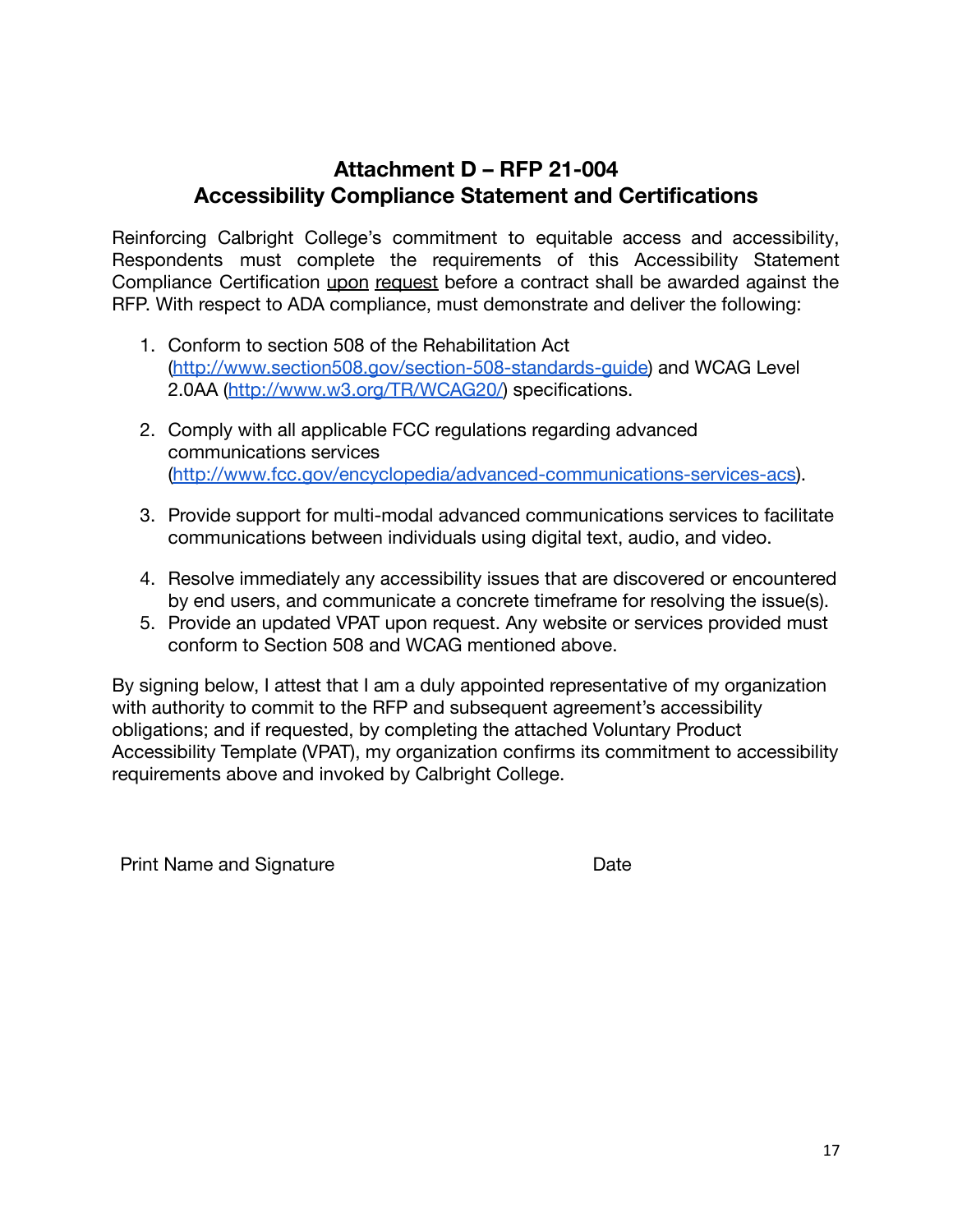# **Attachment E - RFP 21-004 Website Design, Development, and Related Services RFP 21-004 Submission Template**

#### **Instructions**

- Please answer each question individually
- Provide examples whenever possible to illustrate responses
- RFP submissions should be a maximum of 20 pages, excluding attachments such as references or other supporting documentation.
- Please review the Calbright College [Strategic Vision](https://www.calbright.org/wp-content/uploads/2021/04/calbright_strategic_vision_2021-23-1.pdf) 2021-2023

# **Site Design and Deployment**

- 1. What is your process for website projects and what makes your approach unique?
- 2. What factors enable you to rapidly deploy new website solutions, including phased rollouts that begin with minimum viable products (MVPs)?
- 3. How has your firm supported clients with a wide variety of public and internal stakeholders, with varying degrees of web fluency and expertise?
- 4. How does your firm approach design and development for cross-device usability and accessibility?
- 5. What team members, specialties, and/or processes would you deploy to support site design and deployment?

## **Technical Advisory and Maintenance**

- 1. Related to web infrastructure and meeting clients' content and marketing goals, what is your experience working with Salesforce and Pardot as CRM and Marketing Automation platforms?
- 2. Describe what your website maintenance support services include, how they function, and what (if any) additional considerations are considered separate, such as recurring Wordpress plugin updates?
- 3. What team members, specialties, and/or processes would you deploy to support technical advisory and maintenance?

## **User Experience Optimization and Related Marketing Services**

- 1. What is your firm or agency's experience connecting and optimizing web products vis a vis marketing campaigns?
- 2. How does your firm use data/analytics to drive decision-making and optimize campaigns?